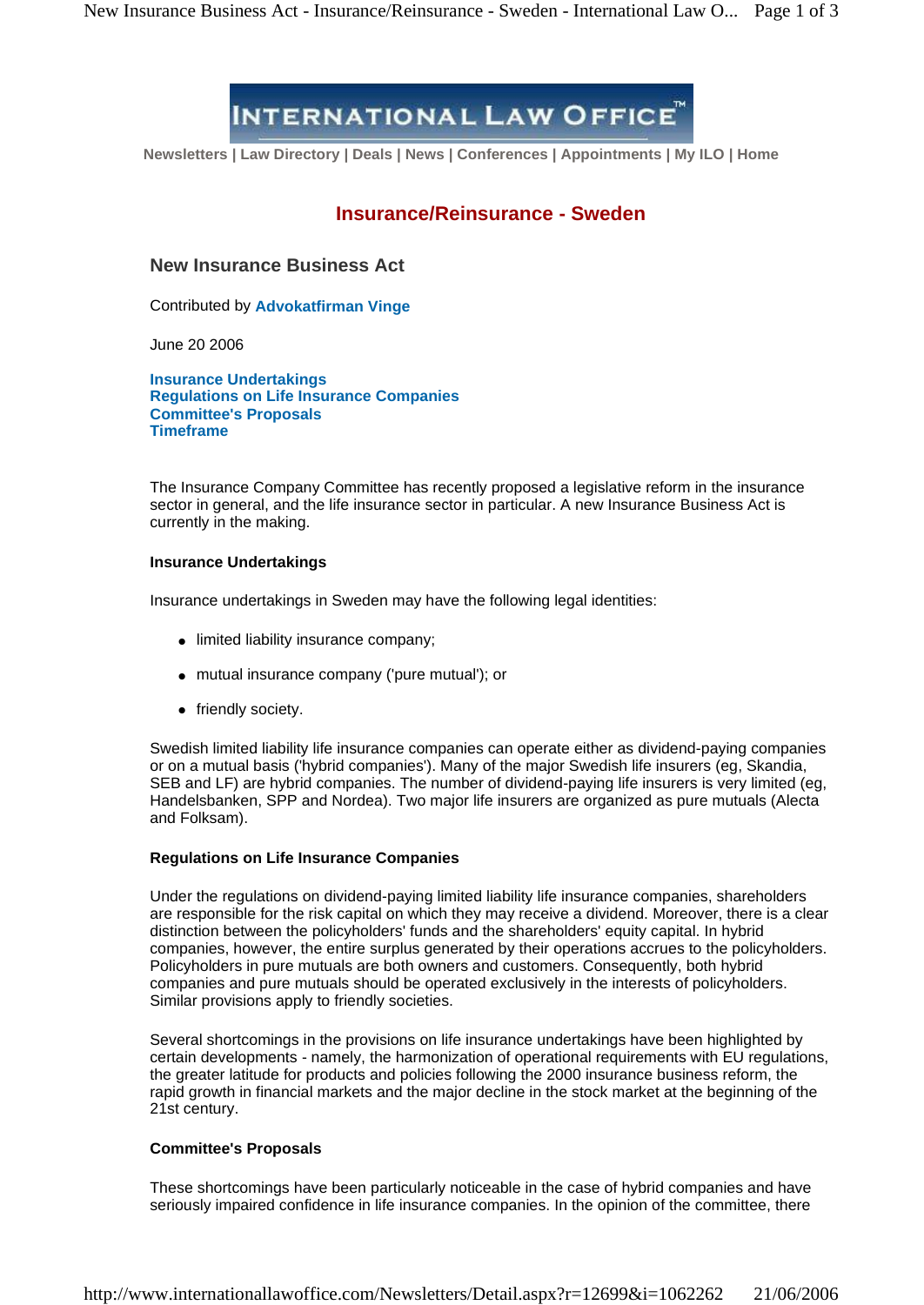are obvious corporate governance problems in a life insurance system where policyholders provide the risk capital with no genuine possibility of influence. The committee thus suggested that the position of policyholders should be strengthened in hybrid companies. In pure mutuals, active owner governance providing policyholders with genuine influence over the undertakings that they jointly own should be encouraged.

To ensure that policyholders or owners of pure mutuals can make their voices heard at general meetings, the committee proposed that each policyholder be entitled to be present in person or to appoint a representative. The committee also proposed to extend the very limited scope for provision of external capital in pure mutuals. However, the committee pointed out that injections of capital must not conflict with the internationally accepted requirement that pure mutuals may not be dependent on external stakeholders.

According to the committee, the governance problem in hybrid companies could be solved by either adopting statutes applicable to dividend-paying companies or turning hybrid companies into pure mutuals. As the committee pointed out, the adoption of a dividend-paying structure can be seen as a demutualization process which, according to the restructuring regulations in force, would require crediting policyholders with all the risk capital that is considered to belong to them (ie, all equity other than the share capital). Moreover, in some cases these regulations would require such a large infusion of capital by the owners that, in practice, it would not always be possible to comply with them. The committee thus proposed alternative procedures for demutualization - namely, turning all or part of the equity into share capital and issuing new shares to policyholders. These shares could be listed on the market or redeemed by the company pursuant to a redemption provision in the articles of association. Another possible arrangement could involve turning all or part of the equity into subordinated participating loans issued to policyholders.

The committee also proposed to extend the sectors in which friendly societies may operate; in the future, they would be able to offer all forms of direct life insurance. However, where non-life insurance is concerned (as has been the case until now), their operation will be restricted to direct sickness and accident insurance.

#### **Timeframe**

Due to the urgent need to modernize the regulations on insurance business (in the opinion of the committee), the new Insurance Business Act should take effect as soon as possible. The committee concluded that January 1 2008 would be an appropriate date. However, according to information from the Ministry of Finance, considerable delay may occur. As regards the demutualization or transformation of hybrid companies, a grace period will be granted. However, applications for demutualization into a dividend-paying company or transformation into a pure mutual shall be filed at the Financial Supervisory Authority by December 31 2009.

For further information on this topic please contact Per Johan Eckerberg or Christian Johansson at Advokatfirman Vinge by telephone (+46 8 614 3000) or by fax (+46 8 614 3190) or by email (Per- [Johan.Eckerberg@vinge.se](mailto:Johan.Eckerberg@vinge.se) or [christian.johansson@vinge.se\).](mailto:christian.johansson@vinge.se).)

The materials contained on this website are for general information purposes only and are subject to the disclaimer.

Comment/question for the author **Print version** Send to a colleague **Htt** Advanced Search

**Updates by this firm Updates for this jurisdiction Updates for this work area**



OFFICIAL ONLINE MEDIA PARTNER TO THE INTERNATIONAL BAR ASSOCIATION AN INTERNATIONAL ONLINE MEDIA PARTNER TO THE ASSOCIATION OF CORPORA' EUROPEAN ONLINE MEDIA PARTNER TO THE EUROPEAN COMPANY LAWYERS ASSC